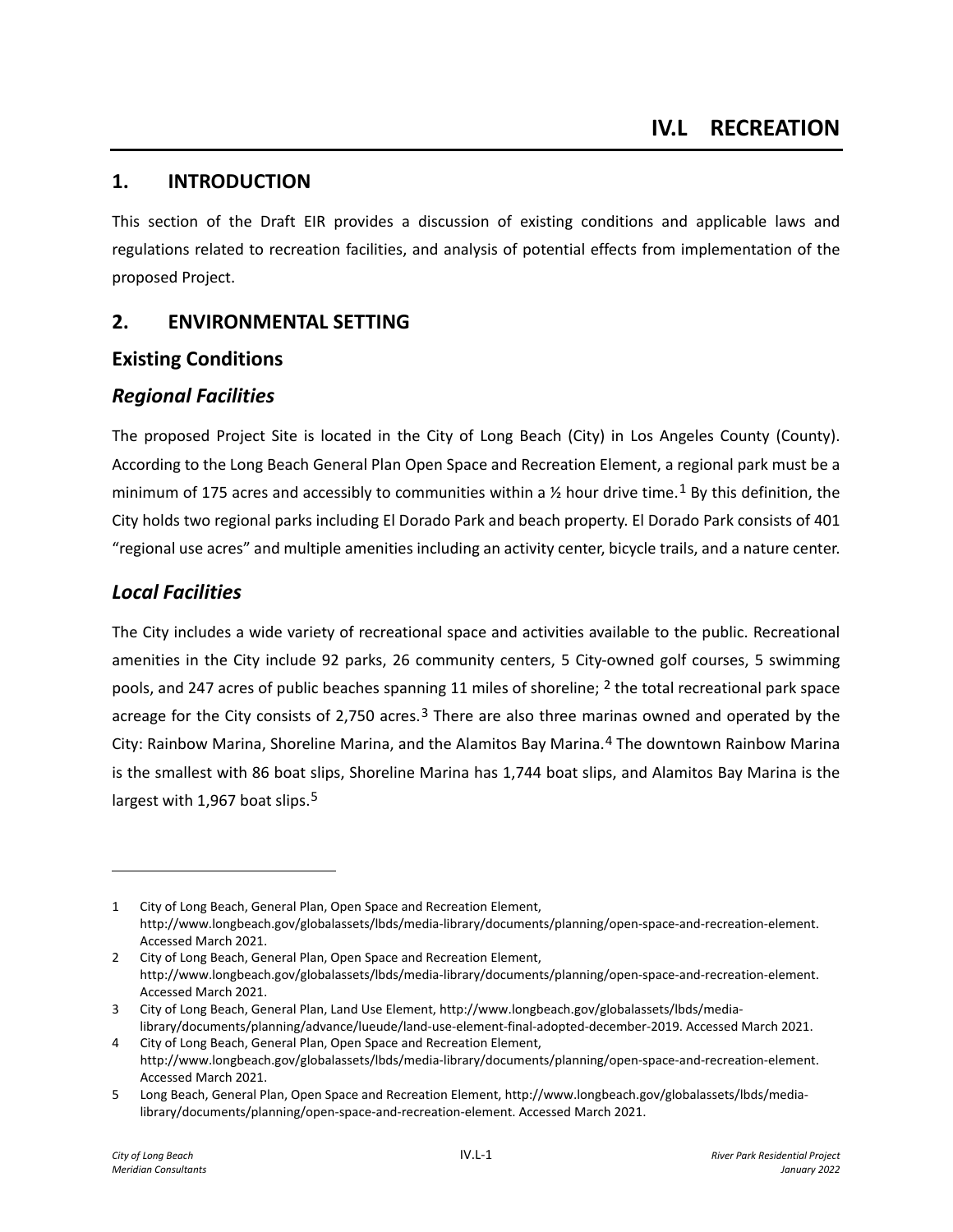Equestrian, bicycle, walking, and skating trails can also be found throughout the City. An equestrian trail is located adjacent to the Los Angeles River, immediately west of the Project Site. Additionally, bicycle and pedestrian trails can be found along the Los Angeles River. An estimated 64 miles of bikeways are located throughout the City, 35 of which have been separated from any roadway traffic. Shoreline, river, and park trails are available to pedestrians, bicyclists, as well as skaters.

As stated in the City's General Plan Open Space and Recreation Element, the City of Long Beach's goal for providing adequate park and recreational facilities to its residents is 8 acres per 1,000 residents. According to the U.S. Census, the estimated population of the City of Long Beach was 4[6](#page-1-0)2,628 in the year 2019 <sup>6</sup> and the City documented over 2,750 acres of recreation space in the same year. This means that the current ratio is 5.9 acres per 1,000 residents which is below the City's goal.

## *Project Site and Surrounding Area*

The 20-acre Project Site is currently adjacent to two public parks: the Baker Street Park (1.23 acres) to the north and the Wrigley Heights Dog Park (1.9 acres) to the south (see **Figure IV.L-1: Project Site and Neighboring Parkland**). There are currently no recreational facilities on the Project Site, but the two public parks located adjacent to the proposed Project Site are available to the surrounding residential community. The Baker Street Park includes picnic areas, a playground, and a walking path. The Wrigley Heights Dog Park features the dog run with an entry area for unleashing or holding dogs when entering or leaving the park, benches, and a water fountain.

A third public park, Los Cerritos Park (8 acres), is located approximately 1.3 miles northeast from the Project Site and includes a playground, two tennis courts, picnic areas and a restroom building. This park is located directly north of Los Cerritos Elementary School. There are also existing equestrian, bicycle, and pedestrian trails that run along the LA River adjacent to the west side of the Project Site.

<span id="page-1-0"></span><sup>6</sup> U.S. Census Bureau, Quick Facts, Long Beach City, California, [https://www.census.gov/quickfacts/fact/table/longbeachcitycalifornia/PST045219.](https://www.census.gov/quickfacts/fact/table/longbeachcitycalifornia/PST045219) Accessed March 2021.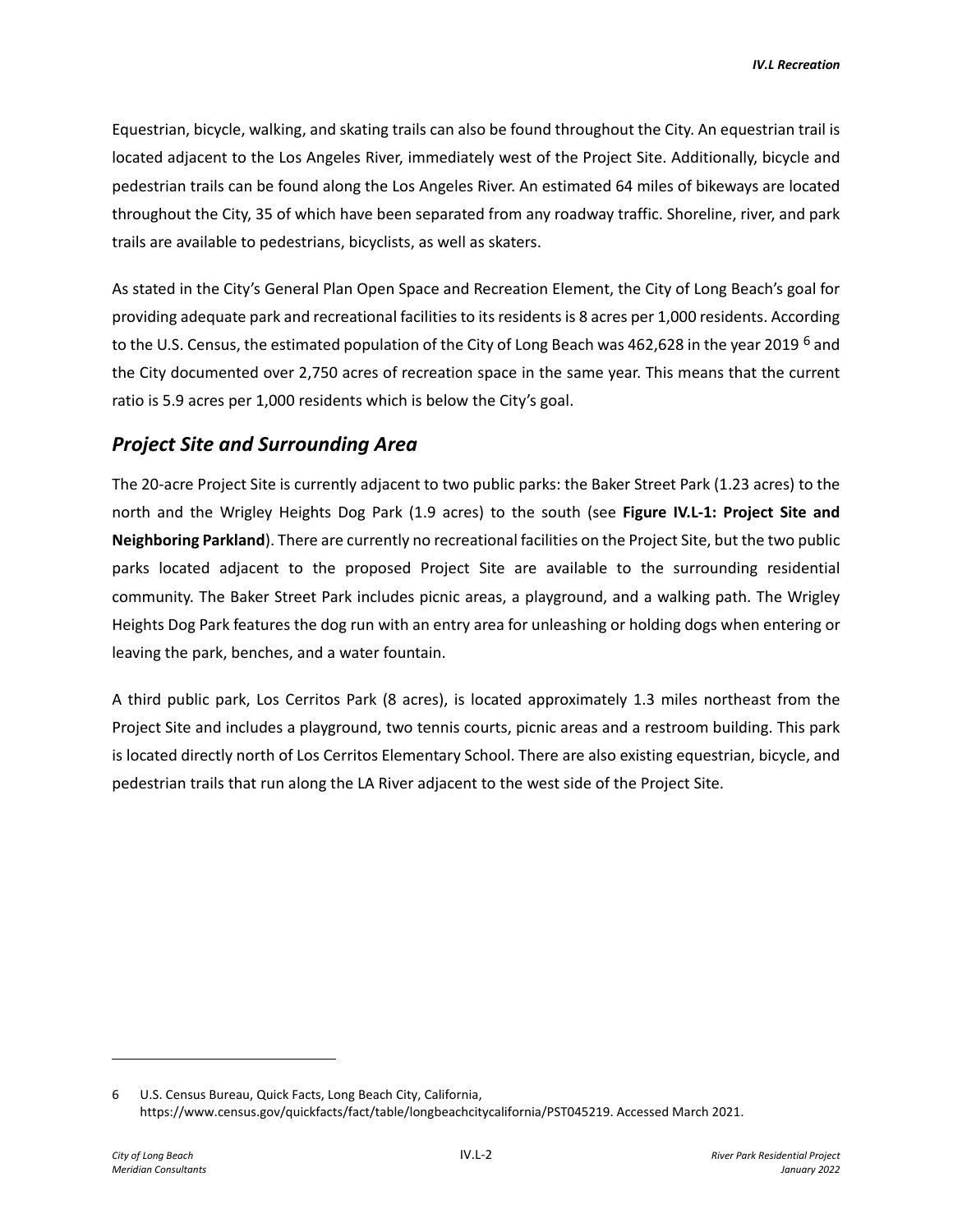

**SOURCE:** Google Earth - 2021



FIGURE **IV.L-1**

Project Site and Neighboring Parkland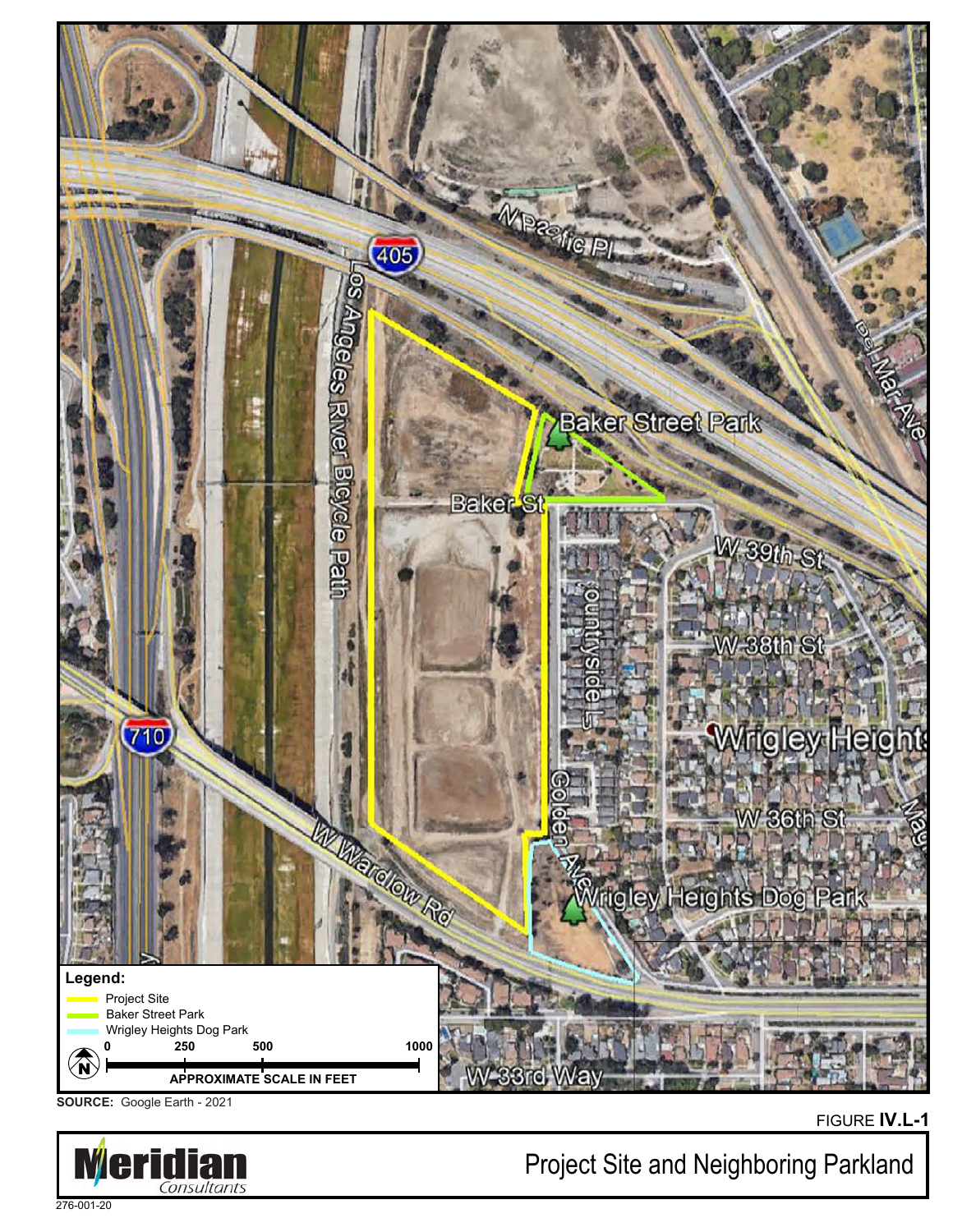## **3. REGULATORY SETTING**

# *California Government Code, Section 66477 (Quimby Act)*

The Quimby Act authorizes the legislative body of a city or county to require the dedication of land or to impose fees for park or recreational purposes as a condition of the approval of a tentative or parcel subdivision map, if specified requirements are met.<sup>[7](#page-3-0)</sup> The act states that the dedication of land or the payment of fees shall not exceed the amount necessary to provide three acres of park area per 1,000 persons residing within a subdivision subject to this section, unless the legislative body decides to increase the amount to a higher standard such as 5 acres per 1,000 residents.

## *State Public Park Preservation Act*

The 2019 California Public Resources Code includes guidelines for the State's Parks and Monuments. This division outlines regulations that aim to promote and regulate the use of the State park system in a manner that conserves the scenery, natural and historic resources, and wildlife for the enjoyment of future generations.[8](#page-3-1) Under PRC Division 5. Parks and Monuments, Chapter 2.5, cities, counties, or public agencies are restricted from acquiring any land that is currently used as a public park for any reason other than use as a public park, unless compensation is provided or an alternative location for a public park is identified.

# *City of Long Beach General Plan*

The Long Beach General Plan is a policy document that establishes the goals and policies of the City. The Land Use Element, Housing Element, Open Space and Recreation Element within the General Plan describe the existing condition in the communities that the City serves and what future needs would be required to support projected local population growth.<sup>[9](#page-3-2)</sup> The City Council adopted the most recent Housing Element in 2014 and the most recent Open Space and Recreation Element in 2002. The City of Long Beach General Plan describes multiple policies that enforce core goals for parks and recreation spaces throughout the City.

The following policies contained in the Land Use, Housing, Open Space, and Urban Design Elements describe core goals for parks and recreation spaces throughout the city and are relevant to the proposed Project:

<span id="page-3-0"></span><sup>7</sup> Assembly Bill 1191, Ch. 276, Quimby Act.

<span id="page-3-1"></span><sup>8</sup> Public Resources Code, Division 5 Parks and Monuments, Ch. 1 State Parks and Monuments, Article 1, sec. 5001.1.

<span id="page-3-2"></span><sup>9</sup> City of Long Beach, General Plan, Housing and Open Space Elements,

http://www.longbeach.gov/lbds/planning/advance/general-plan/. Accessed March 2021.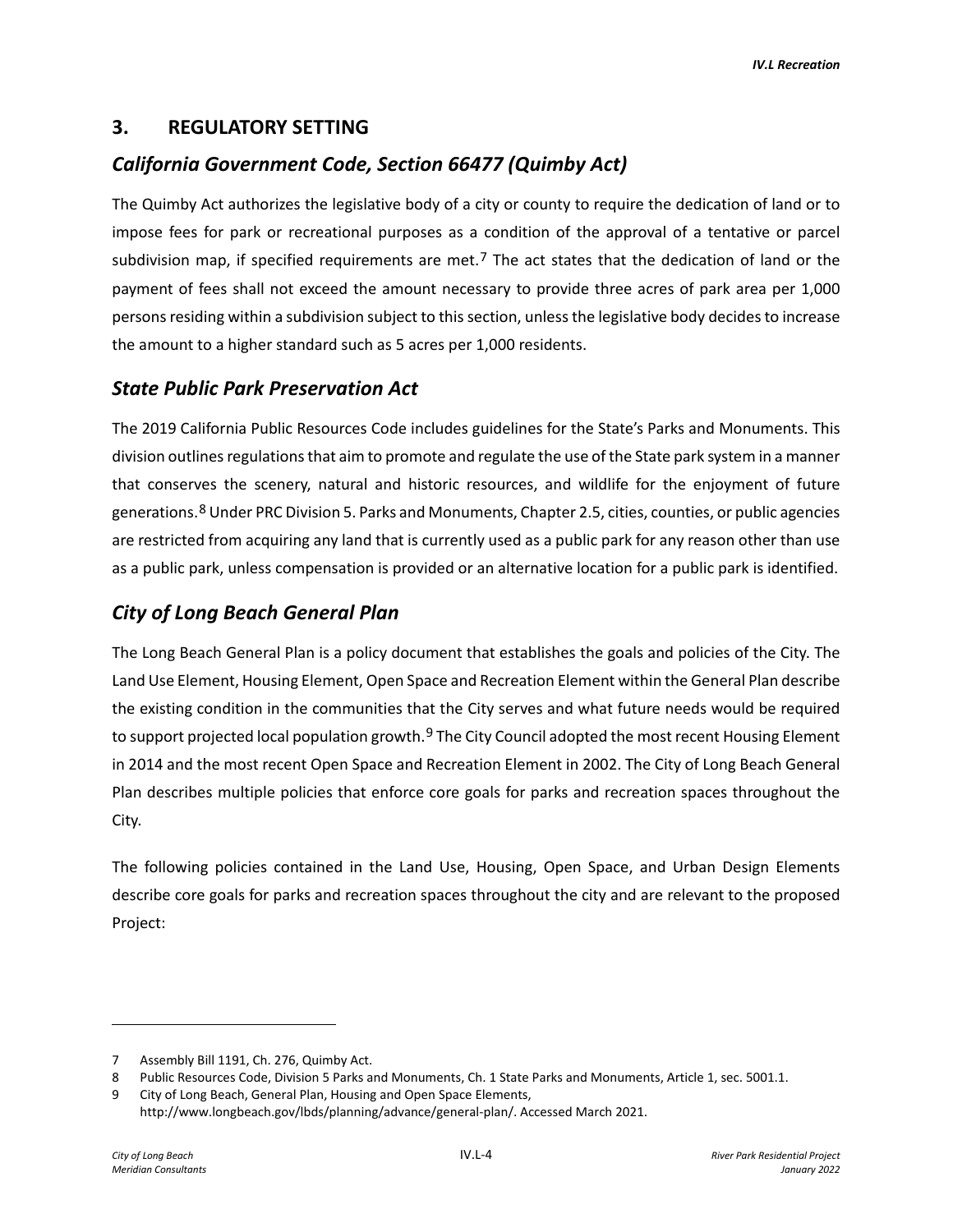*IV.L Recreation*

| <b>Land Use Element</b>   |                                                                                                                                                                         |
|---------------------------|-------------------------------------------------------------------------------------------------------------------------------------------------------------------------|
| Goal 4:                   | Support Neighborhood Preservation and Enhancement                                                                                                                       |
| <b>Goal 7:</b>            | Provide Reliable Public Facilities and Infrastructure to Encourage Investment                                                                                           |
| Goal 8:                   | Increase Access to, Amount of and Distribution of Green and Open Spaces                                                                                                 |
| <b>Housing Element</b>    |                                                                                                                                                                         |
| Policy 3.5:               | Continue to improve streets and drainage, sidewalks and alleys, green<br>spaces and parks, street trees, and other public facilities, amenities, and<br>infrastructure. |
| <b>Open Space Element</b> |                                                                                                                                                                         |
| Goal 4.2:                 | Achieve a ratio of 8.0 acres of publicly owned recreation open space per 1,000<br>residents.                                                                            |
| Policy 4.1:               | Create additional recreation open space and pursue all appropriate<br>available funding to enhance recreation opportunities.                                            |
| Policy 4.6:               | With the help of the community, plan and maintain park facilities at a<br>level acceptable to the constituencies they serve.                                            |
| Policy 4.8:               | In creating additional recreational opportunities, priority shall be given to<br>areas of the City that are most underserved.                                           |
| Policy 4.9:               | Encourage the provision of the non-City-owned recreation resources to<br>supplement what the City is able to provide.                                                   |
| Policy 4.10:              | Require all new developments to provide usable open space tailored to<br>the recreational demands they would otherwise place on public<br>resources.                    |
| Policy 4.13:              | Give special consideration to handicapped and disadvantaged residents<br>in accessing public recreation resources.                                                      |
| Policy 4.14:              | Develop an open space linkage/trail plan.                                                                                                                               |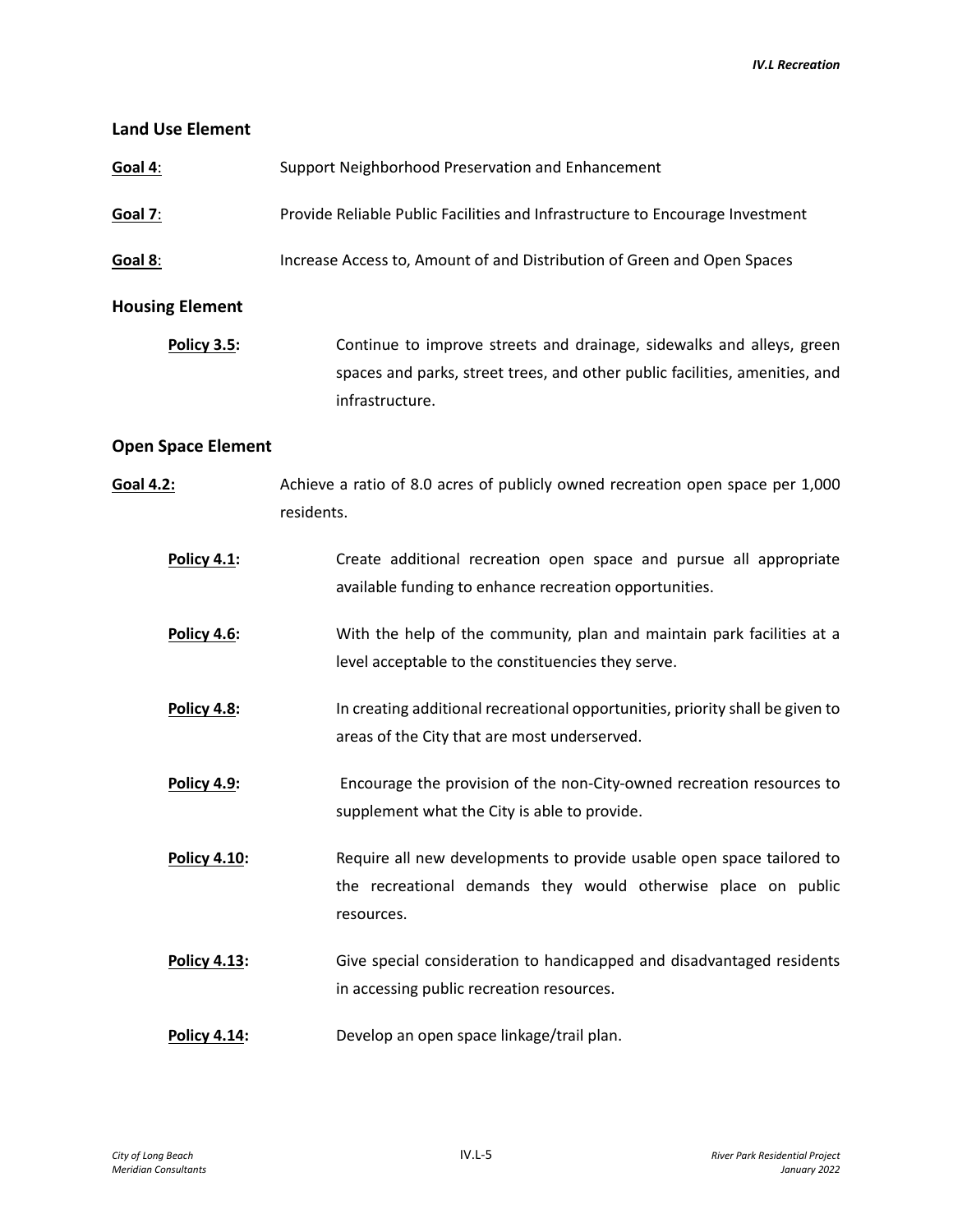**Urban Design**

- **Policy UD 30-1:** Preserve and enhance access to existing open space through improvements to existing facilities and wayfinding programs for new and existing open spaces.
- **Policy UD 30-4**: Encourage projects to integrate required open space with a beneficial relationship to the public realm (e.g., connecting a paseo to the sidewalk, providing a layered landscape design and private patios along the sidewalk, connecting an internal courtyard visually or physically to the sidewalk).

### *City of Long Beach Parks, Recreation, and Marine Strategic Plan*

The City of Long Beach Parks, Recreation, and Marine (PRM) Strategic Plan was first developed in 1999. The goal of the Parks, Recreation, and Marine Strategic Plan is to direct the Department's recreational programming, park and facility development and improvement, and administrative decisions over a period of ten years. The most recent 2003 PRM plan includes the following goals:  $10$ 

- **Goal 1**: Ensure Open Space Parks and Recreational Facilities Meet Community Needs.
- **Goal 2**: Ensure City Parks and Recreational Facilities Provide Positive Experience and Image.

### *Long Beach Municipal Code*

The Long Beach Municipal Code is a City adopted set of codes that establish and organize the many facets of City-wide activities; this includes:

*Establishment of certain offices and boards; the conduct of City government; organization to cope with disasters; fire prevention; police and traffic regulation; public safety; public welfare; public*  works; buildings and signs; prohibition of certain defined acts, and punishment for violation of *Code provisions; regulation, control and licensing of businesses, trades, professions and other occupations; health and sanitation regulations; oil production; use of land in the City; municipal gas service and rates; regulation of City streets; operation of public facilities; and other matters of general interest*.[11](#page-5-1)

<span id="page-5-0"></span><sup>10</sup> City of Long Beach Department of Parks, Recreation, & Marine, Strategic Plan Executive Summary (2003), [http://www.longbeach.gov/globalassets/park/media-library/documents/business](http://www.longbeach.gov/globalassets/park/media-library/documents/business-operations/about/strat_plan_exec_summ)[operations/about/strat\\_plan\\_exec\\_summ.](http://www.longbeach.gov/globalassets/park/media-library/documents/business-operations/about/strat_plan_exec_summ) Accessed March 2021.

<span id="page-5-1"></span><sup>11</sup> City of Long Beach Municipal Code, Ch. 1, sec, 1.04.010.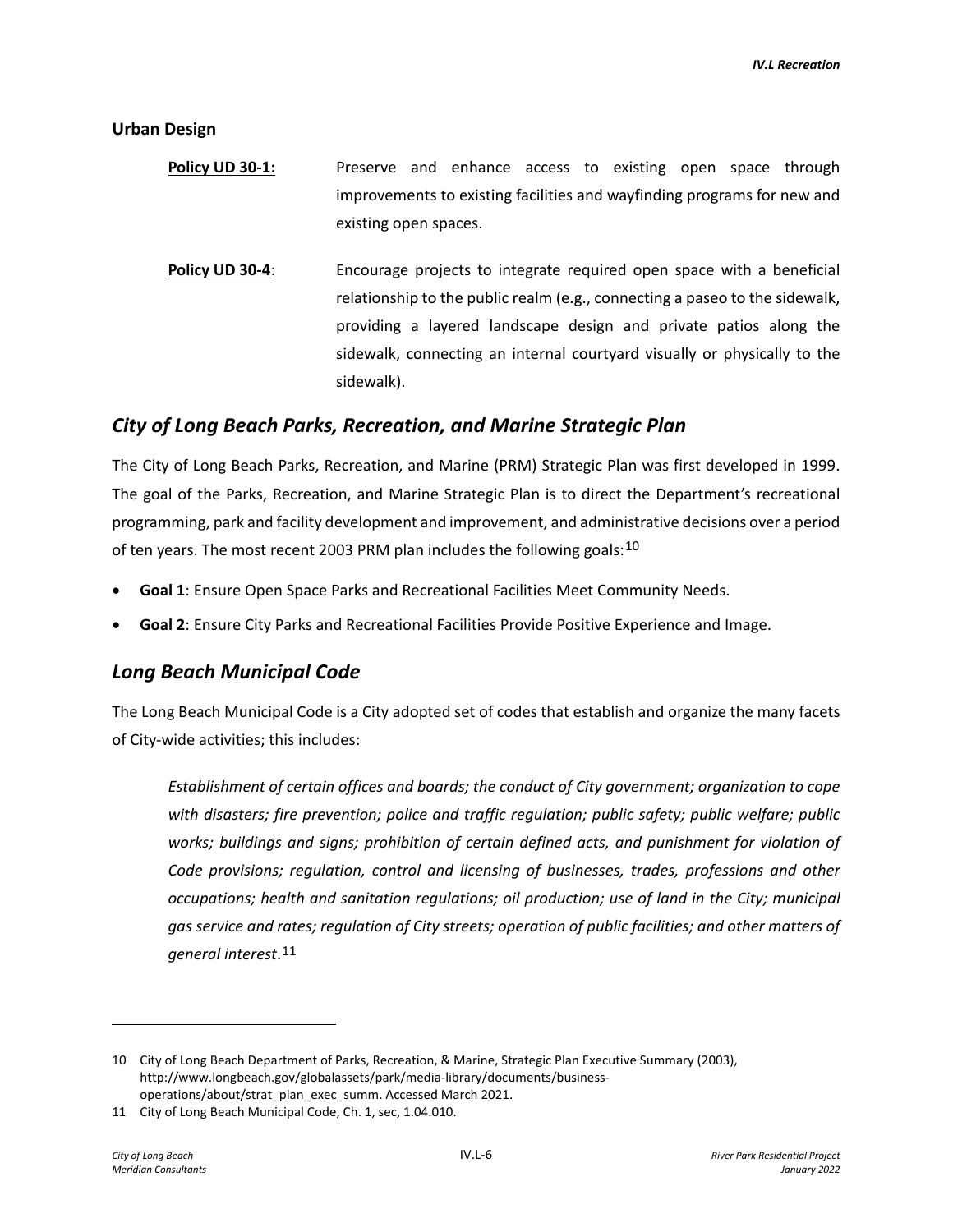Under Title 18, Chapter 18 of the LBMC, a park impact fee is imposed on new residential developments to assure City parkland and recreational facility standards are met with respect to additional needs created by a proposed Project.<sup>[12](#page-6-0)</sup> The purpose of this fee is to fund parkland acquisition and recreation improvements incurred by the City.

Additionally, Chapter 21 section 21.31.340, includes residential development standards based on required park space. This section states that "each PUD shall provide a minimum of fifteen percent of the site area as common usable open space, in functional, active recreation area(s)."

### *Other Recreation Facility Planning Studies*

### **Long Beach RiverLink**

In January 2003, the Department of Parks, Recreation, and Marine contracted with the San Pedro Bay Estuary Project, a local nonprofit agency, to manage a study of the opportunities to create a continuous greenway along the east bank of the Los Angeles River. The west bank of the Los Angeles River was not included in the study due to the close proximity of the 710 Freeway, and the discussions that were taking place regarding its potential redesign. The plan was presented to the Parks and Recreation Commission in December 2004 as the San Pedro Bay Estuary Project's final report. It was approved in concept by the Parks and Recreation Commission in April 2005, with staff suggested revisions and recommendations.<sup>[13](#page-6-1)</sup>

In 2007, the Department of Parks, Recreation, and Marine created an updated document based on the previous concepts provided by the San Pedro Bay Estuary Project. The Riverlink Report provided a vision of an integrated open space system and a framework to connect west side neighborhoods, and greater Long Beach, with the Los Angeles River. On February 15, 2007, the Parks and Recreation Commission approved RiverLink in concept, and recommended that the study be forwarded to the Planning and Building Department for inclusion in the General Plan update. The goals of Riverlink are:

- To identify areas for the acquisition of additional open space.
- To identify ways to connect city residents to the Los Angeles River.
- To identify locations along the Los Angeles River where the native habitats could be restored.
- To improve the aesthetics of the Los Angeles River and the City.

The RiverLink plan has four main components: Destinations, Gateways, Pathways, and Connections. Each of these planning concepts is set forth below.

<span id="page-6-0"></span><sup>12</sup> City of Long Beach Municipal Code, Title 18, Ch. 18.18 Park and Recreation Facilities Fees.

<span id="page-6-1"></span><sup>13</sup> City of Long Beach, Department of Parks, Recreation and Marine, Long Beach RiverLink. February 2007.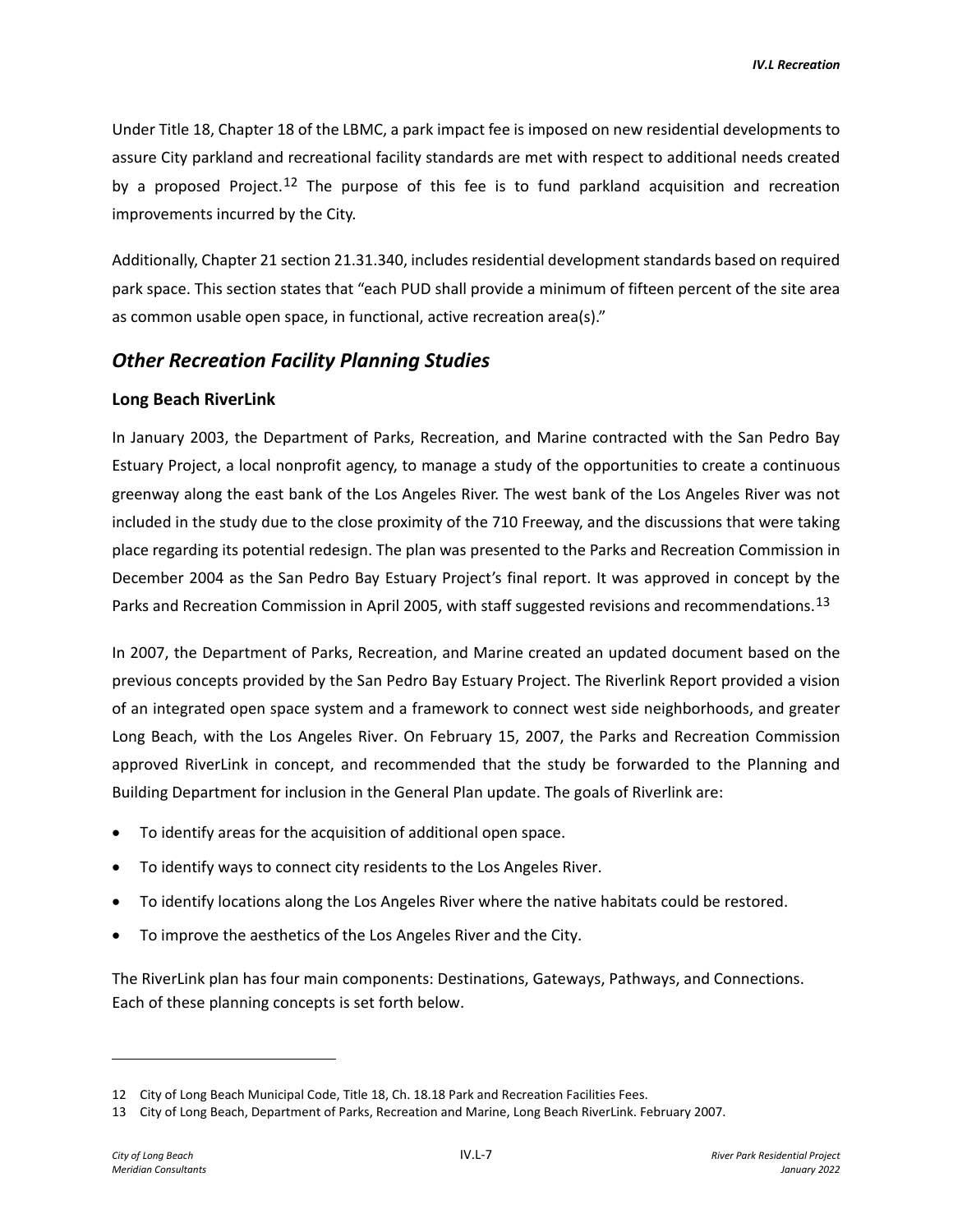*Destinations:* Destinations are places where accessible recreational open space or habitat restorations are located. The Project site is located within Destination 7: Wrigley Heights – South. Also located within Destination 7 are the Los Angeles River Right-of-Way and two City-owned parcels, Wrigley Heights Dog Park and Baker St. Park. The RiverLink Plan recommends that as much of the area become an open space destination as possible, suggesting recreational components such as a restored wetland, riparian woodland, neighborhood park, pedestrian and bike paths, and other features.

*Gateways:* Gateways are those points where a visitor begins the journey along a pathway towards a connection or destination. The closest suggested Gateway marker is located at approximately Pacific Ave. and Wardlow Road. This location is located outside of the Project area, and this aspect of the RiverLink Plan is not directly applicable.

*Pathways:* Pathways facilitate movement in and around the neighborhoods to the Los Angeles River. There are two types of Pathways in RiverLink: the Los Angeles River Trail (LARIO trail) and CityLinks. CityLinks are bicycle and pedestrian pathways that connect neighborhoods to the LARIO trail. A Citylink is proposed surrounding Destination 7, connecting back to the Wardlow Road Class 2 (on-street) bicycle path. The recommended CityLink includes lands outside of the Project area and this aspect of the RiverLink Plan is not directly applicable.

*Connections:* Connections link pathways together. The RiverLink Plan identified Connections providing access to the LARIO trail or the Destinations. The closest Connections to the Project area are north of the 405 freeway and at approximately Spring St. and Pacific Ave. As these Connections are well outside of the Project area, this aspect of the RiverLink Plan is not applicable

### **Los Angeles River Master Plan**

Los Angeles County is updating the LA River Master Plan, a comprehensive approach covering all 51 miles of the LA River. The effort was launched to update the original 1996 Master Plan, synthesizing more recent ideas for portions of the River and bringing a comprehensive vision to the transformation of the LA River. As part of this effort, the County of Los Angeles, through the Department of Public Works, is the Lead Agency and is preparing a Program Environmental Impact Report (PEIR) to evaluate any potential impacts to the environment pursuant to the CEQA.<sup>[14](#page-7-0)</sup> The LA River Master Plan includes the LA River Trail that runs along the eastern side of the river and also identifies the potential for park space at the Project site.

<span id="page-7-0"></span><sup>14</sup> Los Angeles County Public Works. Los Angeles River Master Plan: Program Environmental Impact Report. [https://pw.lacounty.gov/swq/peir/.](https://pw.lacounty.gov/swq/peir/) Accessed May 4, 2021.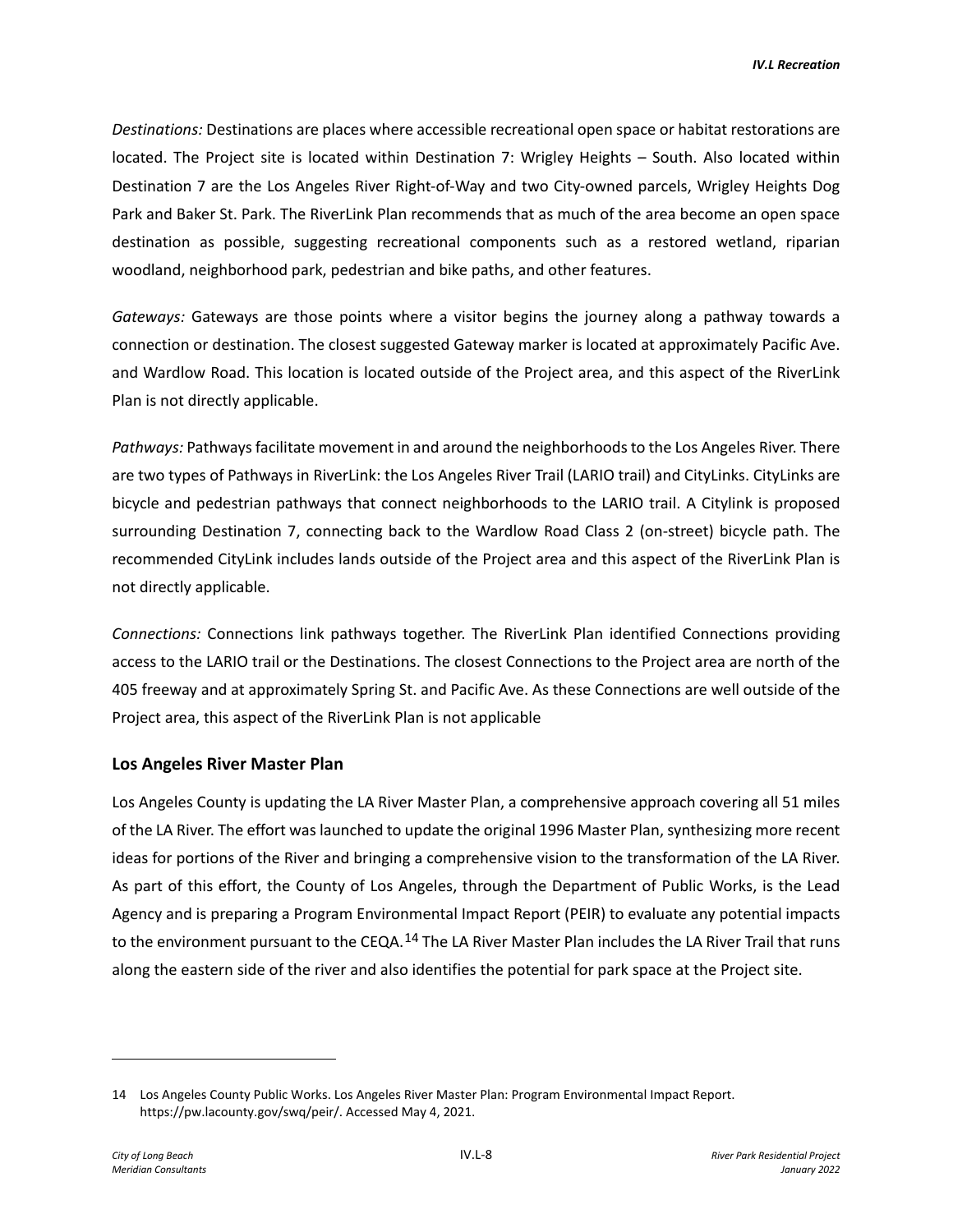### **Open Space Acquisition Study**

In February of 2021, the Long Beach City Council requested the City Manager to study the feasibility of acquiring open space for park development along the Los Angeles River consistent with the Long Beach RiverLink Plan and the Lower LA River Master Plan. The Park Acquisition Feasibility Report, completed in April 2021, identified properties that may be opportunity sites that could be further considered for possible acquisition, along with information on possible acquisition methods and funding sources that may be available for park acquisition.  $^{15}$  $^{15}$  $^{15}$  The goal of this study was to identify areas within the western Long Beach that were most feasible to develop park space in order to improve park equity and increased quality of life for all residents. As the Park Acquisition Feasibility Report built upon the concepts of the RiverLink Plan, the Project site, as well as sites to the north and south along the east side of the river, were identified in the report.

## **4. ENVIRONMENTAL IMPACTS**

### **Thresholds of Significance**

To assist in determining whether the proposed Project would have a significant effect on the environment, the City finds the proposed Project may have a significant impact related to recreation if it:

- **Threshold REC-1: Would the Project increase the use of existing neighborhood and regional parks or other recreational facilities such that substantial physical deterioration of the facility would occur or be accelerated?**
- **Threshold REC-2: Does the Project include recreational facilities or require the construction or expansion of recreational facilities which might have an adverse physical effect on the environment?**

### **5. METHODOLOGIES**

The analysis in this section addresses the impact of the Project on recreational facilities within the City . This assessment is based on the City's planning standards for recreation facilities (i.e., parkland per capita ratio) and the increase in population that would result from the Project. Analysis of existing and proposed

<span id="page-8-0"></span><sup>15</sup> City of Long Beach. Park Acquisition Feasibility Report. April 2021. https://www.longbeach.gov/globalassets/citymanager/media-library/documents/memos-to-the-mayor-tabbed-file-list-folders/2021/april-5--2021---open-spaceacquisition-study . Accessed November 2021.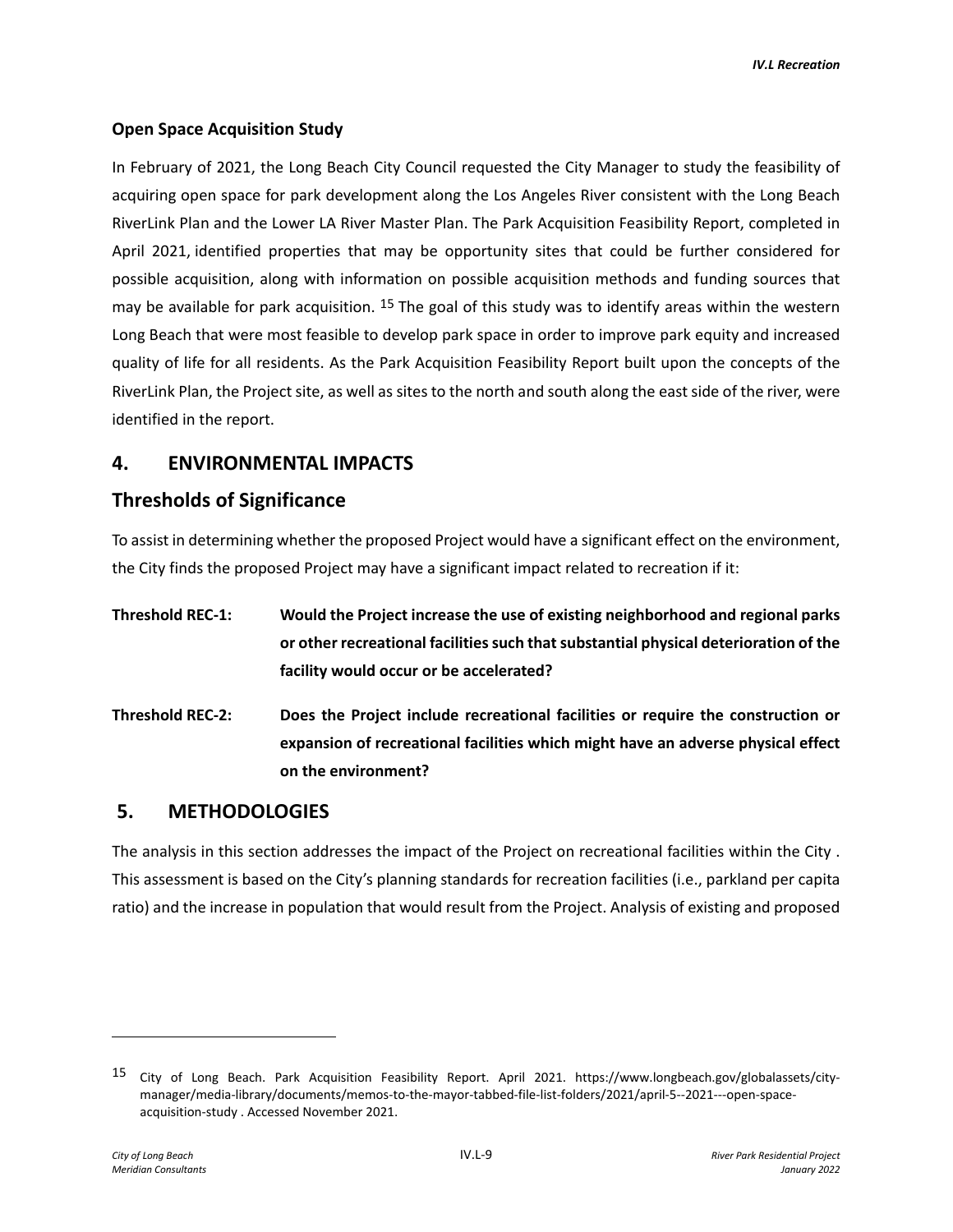recreational facilities uses the City's existing ratio of park acreage per thousand residents to calculate the impact of the proposed Project.

## **6. PROJECT IMPACTS**

**Threshold REC-1: Would the Project increase the use of existing neighborhood and regional parks or other recreational facilities such that substantial physical deterioration of the facility would occur or be accelerated?**

### *Construction*

During construction of the proposed Project, short-term related effects would occur including a temporary population increase due to construction workers. This increase is anticipated to be negligible since workers for construction projects typically would not relocate to a project location due to the varying nature of their work locations. Therefore, it is not expected to increase the local population surrounding the Project Site. Workers are also unlikely to utilize the nearby recreational facilities as the workers would typically commute to work on the Project Site and leave the local area after the workday. Without contributing to local population increase or utilizing Project adjacent recreational resources, construction is not anticipated to substantially increase usage of local recreational resources and would not contribute to substantial physical deterioration of existing recreational resources due to population increase.

Additionally, construction activities would not encroach on adjacent park facilities and the LA River trails or dramatically impact the utility of nearby recreational facilities, which would render the facilities unusable during the construction duration or introduce substantial physical deterioration to the recreational facilities. Construction of the proposed Project would maintain approximately 8 feet from the edge of the private property line and would not reach the edge of the LA River bike trail. Any and all construction impacts to nearby recreational facilities would be temporary in nature and the impacts would cease after the construction activities are complete. Returning all conditions of the adjacent recreational facilities to its original state of operation. Therefore, construction activity impacts to nearby parks including the adjacent Baker Street Park northeast of the Project Site and Wrigley Heights Dog Park southeast of the Project Site would be less than significant.

### *Operation*

Development of the Project would generate an estimated 624 residents and provide 5-acres of recreational park space. The Homeowner's Association for the proposed residential development will maintain the 5-acres of active park space to the north of the Project Site, which would introduce trails connecting to the existing Baker Street Park and the realigned Baker Street to be used by Long Beach's Public Works' Department for public facility maintenance. This park space and recreational area would be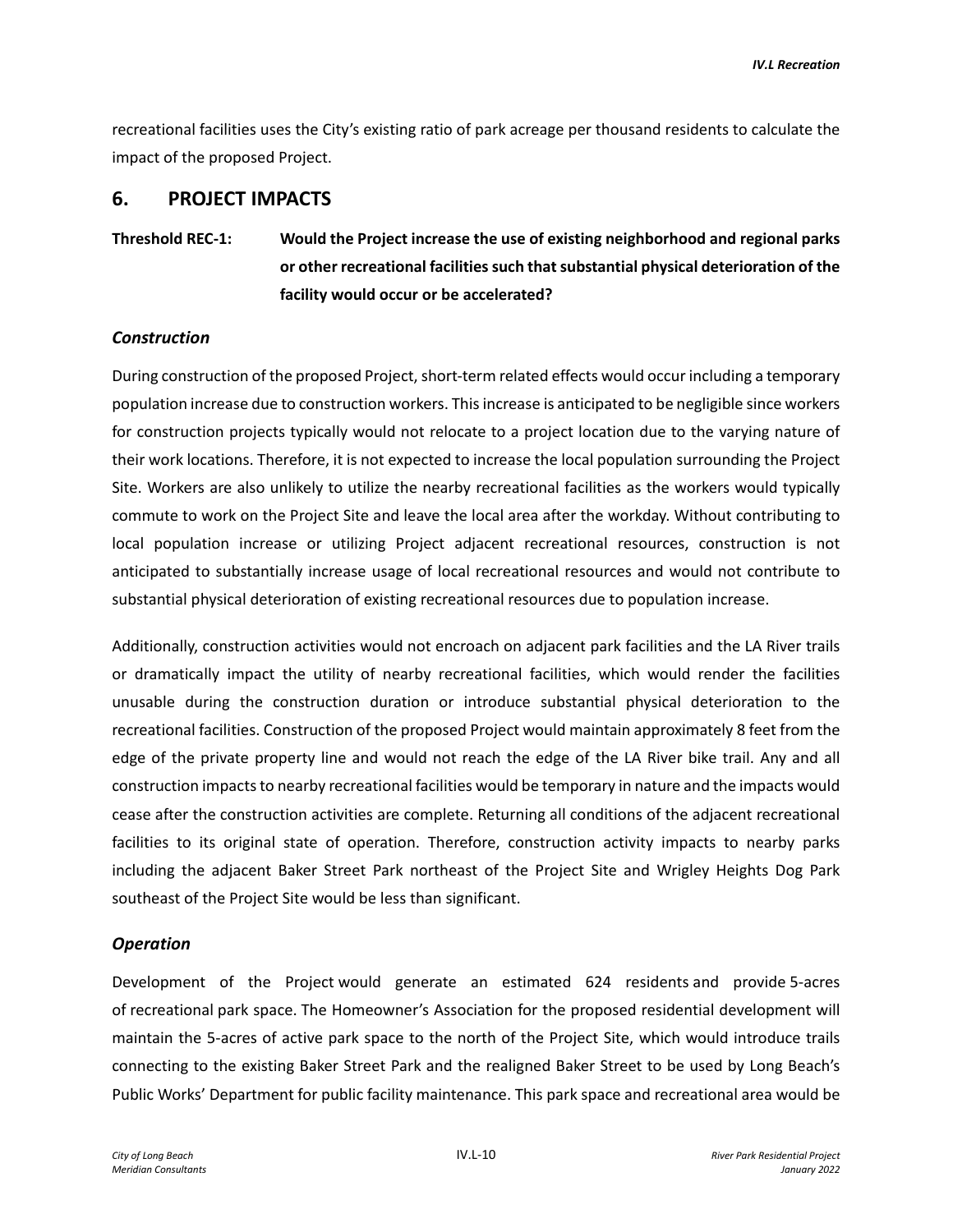open to the public and contain established walking trails, look-out points, an open grass area, a butterfly garden, and exercise equipment. The grass area would be sufficient in size for use as a soccer field or for other active sports activities. The sidewalks within the residential development would connect to the park space area trails, creating a seamless pedestrian connection between the residential complex and the recreational park space to the north.

The recreational facilities provided by the Project would be consistent with the recreational facilities' goal of the City consisting of 8 acres of park land per 1,000 residents.<sup>[16](#page-10-0)</sup> The proposed Project's recreational park space to resident ratio would be approximately 8 acres per 1,000 residents which would adequately support the recreational needs of the additional residential population and existing population. Operation of the proposed park space would contribute to the City's park space deficit and also provide additional space for local residents to participate in activities. Additionally, the proposed Project exceeds the 15 percent minimum total active park space requirement by setting aside approximately 5 acres of Project area as active park space, achieving approximately 24 percent of active park space at the site.<sup>[17](#page-10-1)</sup> Based on the park land to resident ratio provided by the proposed Project which is above the park land to ratio existing in the City, the proposed Project is not anticipated to increase use or contribute to substantial physical deterioration of existing recreational facilities.

Additionally, in accordance with the Quimby Act, the City assesses park space development fees for new residential development. Pursuant to Chapter 18.18 of the LBMC, all residential developments are required to pay park fees prior to the issuance of a certificate of occupancy. This fee is intended to be used for the acquisition, improvement, and expansion of public parks and/or recreational facilities. Pursuant to Chapter 18.18.100 of the LBMC, any applicant who contributes improvements to the City for the acquisition of park land or the construction of recreation improvements, may be eligible for a credit for such contribution against the park fee otherwise due. With the park space and recreational facilities included in the proposed Project and payment of park fees as required, impacts to park facilities during operation would be less than significant.

Considering the short-term and less than significant impacts on nearby parks and trails from construction, the ratio of park space provided by the proposed Project during operation, and the park fees required by the State and local guidelines there would be less than significant impacts to recreational facilities.

<span id="page-10-0"></span><sup>16</sup> Long Beach, General Plan, Open Space and Recreation Element, http://www.longbeach.gov/globalassets/lbds/medialibrary/documents/planning/open-space-and-recreation-element. Accessed March 2021.

<span id="page-10-1"></span><sup>17</sup> LBMC, Ch. 21, Section 21.31.340 (F).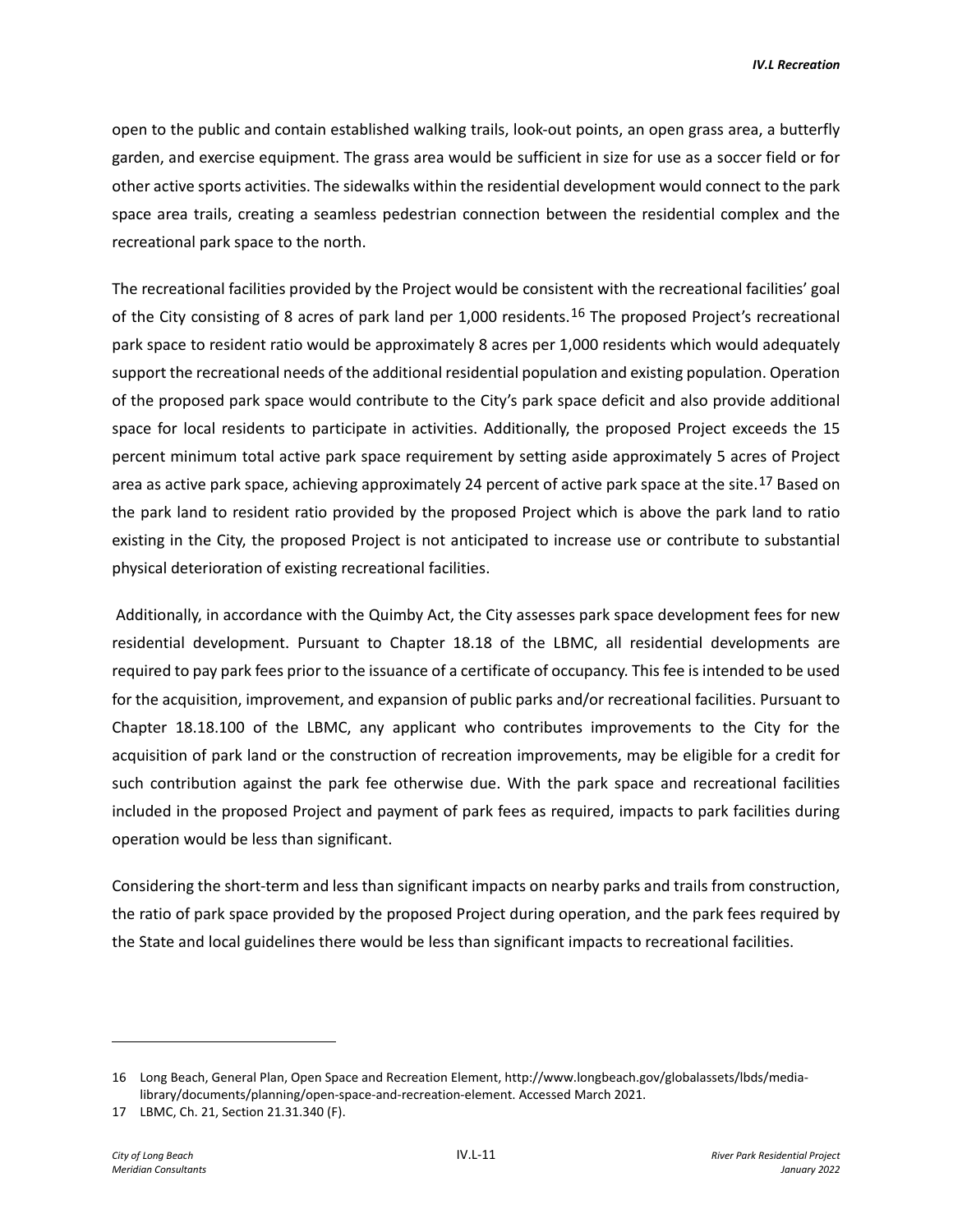# **Threshold REC-2: Does the Project include recreational facilities or require the construction or expansion of recreational facilities which might have an adverse physical effect on the environment?**

The Project includes the proposed improvement of a 5-acre park space area north of Baker Street, immediately west of the City's existing Baker Street Park. There is also a clubhouse and pool proposed at the southern end of the residential development. The proposed park space is within the boundaries of the Project Site which is currently vacant. The site contains primarily scattered vegetation with few native plants and wildlife. For details regarding biological resources on site, please refer to **Section 4.C: Biological Resources**.

#### *Construction*

Project construction would include site clearing, bioremediation, demolition and grading, utility installation, and finally housing construction over a period of 44 months. The water quality treatment facilities previously functioning on the site were removed in 2001. Remediation of the contaminated soil on site has been ongoing since 2001 and the soil in the settling basins have been regularly tilled as part of the remediation activities. In compliance with a Los Angeles Regional Water Quality Control Board (LARWQCB), an approved Remedial Action Plan (RAP) would be required prior to commencement of construction activities. Implementation of the approved RAP would treat the remaining contaminated soil on site. Additionally, it is proposed that an engineered cap be constructed over the existing soil on site over the 5 acres proposed for park space development. The engineered cap would prevent any residual contaminants from coming into contact with future users of the park space.

Construction activities have the potential to introduce airborne sediment and soil, stormwater runoff, and noise to the local area. However, Best Management Practices (BMPs) would be in place to ensure that any impacts to nearby recreational facilities would be reduced to the extent feasible. BMPs implemented during the construction duration would include, but are not limited to Tier 4 construction equipment, wind screens, watering exposed soil on site, using equipment mufflers and shields on exhaust ports, not simultaneously operating numerous pieces of heavy-duty off road construction equipment, among other measures. These measures would reduce the potentials impacts to users of the adjacent parks and LA River trails during construction activities. For details regarding potential project construction air quality, stormwater, and noise impacts please refer to **Sections 4.B: Air Quality**, **4.I: Hydrology And Water Quality**, and **4.J: Noise**.

Lastly, no new construction or expansion of existing park facilities beyond the proposed park space, would be required by the implementation of the proposed Project. As such, implementation of BMPs would reduce any impacts to recreational facilities to less than significant.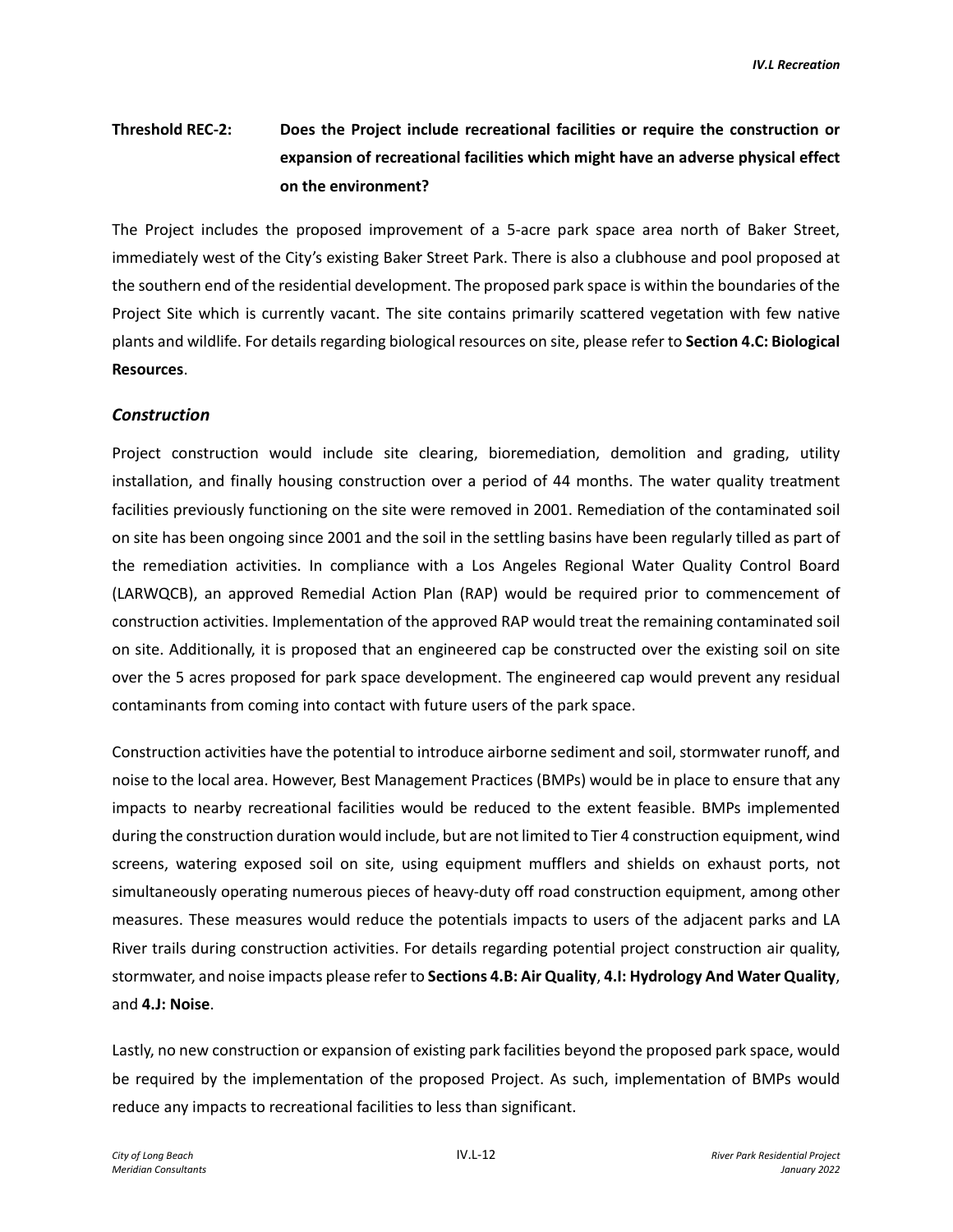*IV.L Recreation*

#### *Operation*

As discussed above, the Project is estimated to generate approximately 624 residents and the proposed park space would be sufficient to support the estimated increase in residents. The proposed park space area would connect to the nearby Baker Street Park to the east and include similar aesthetic elements.

As discussed above, the City's RiverLink Plan provided guidance and recommendations for open space planning by the City and led to the Open Space Acquisition Study. These studies identifies the Project Site as a potential location for open space along the river corridor. The proposed Project includes an approximately 5-acre park to the north of the proposed residential development, which includes connected pathways to surrounding parks. Public amenities are proposed in the proposed park that may include a youth soccer field, walking trails, look-out points, a butterfly garden, and exercise equipment. This feature of the Project is consistent with the RiverLink Plan and Open Space Acquisition Study.

The LBMC includes noise standards for areas within District  $1^{18}$  $1^{18}$  $1^{18}$  or predominantly residential uses with other land use types. According to these standards, daytime noise levels must not exceed 50 dBA (7:00  $AM - 10:00$  PM) and nighttime levels cannot exceed 45 dBA (10:00 PM – 7:00 AM).<sup>[19](#page-12-1)</sup> It is not anticipated that a significant increase in ambient noise would occur due to the similar park space uses within the vicinity of the Project site. Activities within the park space could include running and walking on designated trails, soccer games, and exercise using provided parcourse equipment. Operational noise levels attributed to activities within the recreational area would be confined to the hours of operation of the park and would be comparable to existing nearby noise levels from similar uses. These activities would also not be increased to a level that would be perceptible to existing residents. Refer to **Section IV.J Noise** for more analysis on noise impacts.

Vegetation included in the landscape design would fit into the overall character of the surrounding landscape. Lighting would be provided throughout the park space area for security, wayfinding, and pedestrian paths safety. In accordance with City guidelines, on-site lighting would be shielded to reduce light levels onto off-site uses as well as prevent light aimed upwards to remain in compliance with Dark Sky requirements.<sup>[20](#page-12-2)</sup> Lighting for the proposed Project would be similar to the surrounding area and those existing at the Baker Street Park and would not obstruct any views. The proposed recreational area would be similar in terms of function and views as the surrounding recreational facilities and would not add additional impacts that are not already present in the area.

<span id="page-12-0"></span><sup>18</sup> The Project Site is designated as a District 4 area of the City, which applies to majority industrial uses. However, the Project Site is bordered by areas designated as District 1, which have more stringent noise standards than District 4.

<span id="page-12-1"></span><sup>19</sup> LBMC, Ch. 8.80, 8.80.160 – Exterior noise limits.

<span id="page-12-2"></span><sup>20</sup> LBMC, Ch. 21, Section 21.41.259 Parking Areas – Lighting.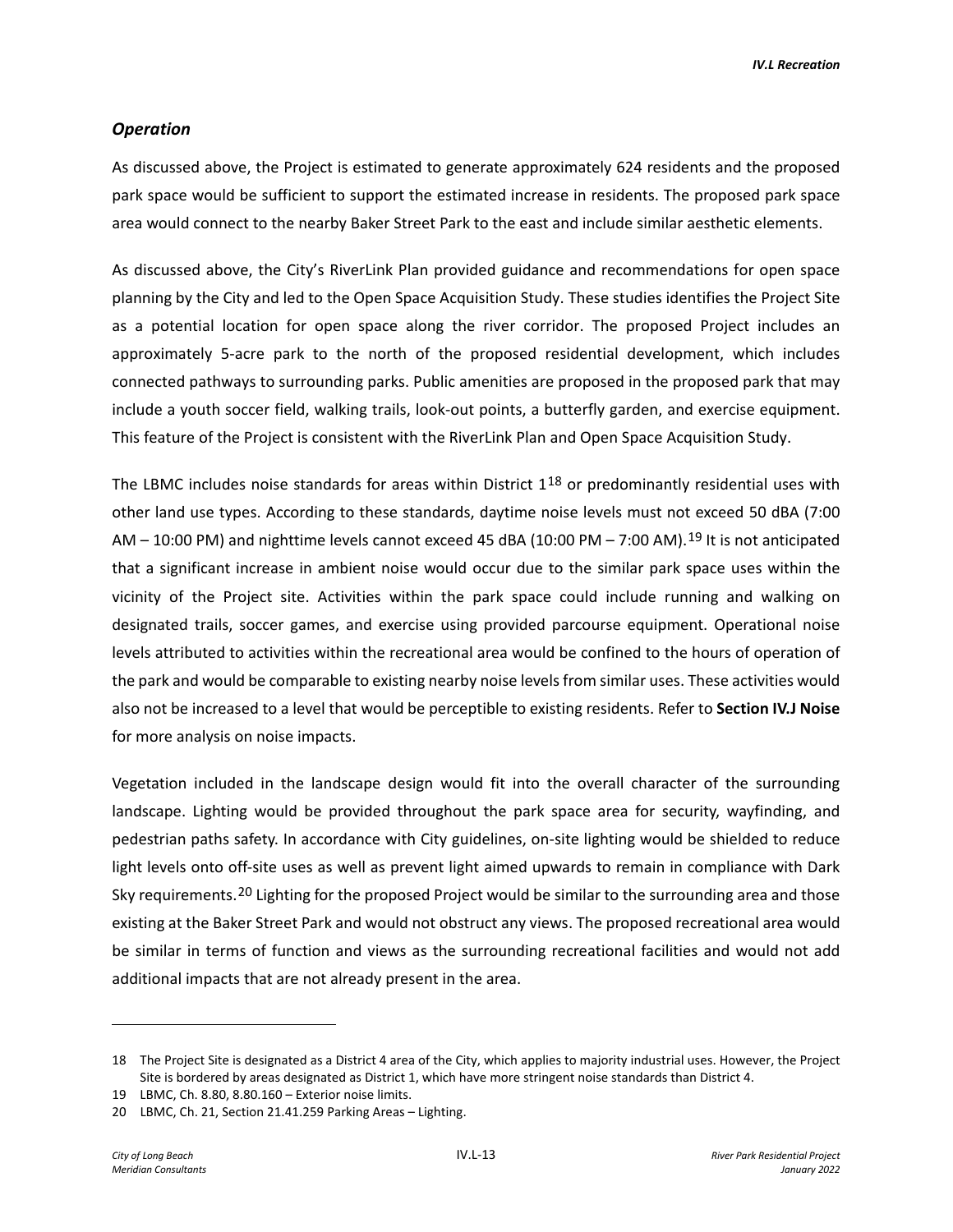The proposed park would increase the parkland to population ratio as the addition of 5-acres of park space is well above the minimum requirement of 15 percent, and the Citywide 5 add to the surrounding resources within the area. The proposed park would add to the local availability of park space, further reducing the Project impacts to the surrounding area. Considering the short-term construction related impacts and the Project's consistency with the City's parkland to population requirement, the expansion of recreational activities would not have an adverse physical effect on the surrounding environment.

The operation of the park space would not significantly increase noise or impact the surrounding view as the elevation of the parkland development would remain similar to its current elevation and comparable park uses at the adjacent Baker Street Park already exists.

## **7. CUMULATIVE IMPACTS**

A cumulative analysis for recreational facilities evaluates whether impacts of the proposed Project and related projects, when taken as a whole, would have a significant environmental impact on recreational resources. The geographic area for cumulative analysis of recreational resources is the City of Long Beach. The City is located in a highly developed urban setting with most new development occurring as in-fill development, such as the proposed Project. As described above, the proposed 5-acre recreational facility attached to the Project Site would be adequate for serving the additional population growth associated with the proposed development. The proposed residential and park space development would have a less than significant effect on the existing recreational facilities in the City.

Additionally, the City is looking to expand local recreational facilities with plans to develop a new park immediately north of the proposed Project and north of the I-405. The 11-acre site (APN 7140014940) is located north of I-405 and runs east of the Los Angeles River. The property is currently owned by Los Angeles County. The City is planning to work with the County to development the 11 acres site into a public park.<sup>[21](#page-13-0)</sup> The County has halted any other plans for this property in order to discuss with the City the potential for future open space. Staff have begun examining potential funding sources, which could include grants and support from other State and Federal sources.

The proposed Project would have a less than significant impact on existing recreational facilities by providing approximately 8 acres per 1,000 residents of park space to the local community, higher than the existing park land to resident ratio and consistent with the City's recommended park land to resident ratio. In addition, the payment of park in-lieu fees, the dedication of parkland as required by the Quimby Act,

<span id="page-13-0"></span><sup>21</sup> City of Long Beach. Park Acquisition Feasibility Report. April 2021. [https://www.longbeach.gov/globalassets/city](https://www.longbeach.gov/globalassets/city-manager/media-library/documents/memos-to-the-mayor-tabbed-file-list-folders/2021/april-5--2021---open-space-acquisition-study)[manager/media-library/documents/memos-to-the-mayor-tabbed-file-list-folders/2021/april-5--2021---open-space](https://www.longbeach.gov/globalassets/city-manager/media-library/documents/memos-to-the-mayor-tabbed-file-list-folders/2021/april-5--2021---open-space-acquisition-study)[acquisition-study](https://www.longbeach.gov/globalassets/city-manager/media-library/documents/memos-to-the-mayor-tabbed-file-list-folders/2021/april-5--2021---open-space-acquisition-study) . Accessed May 2021.